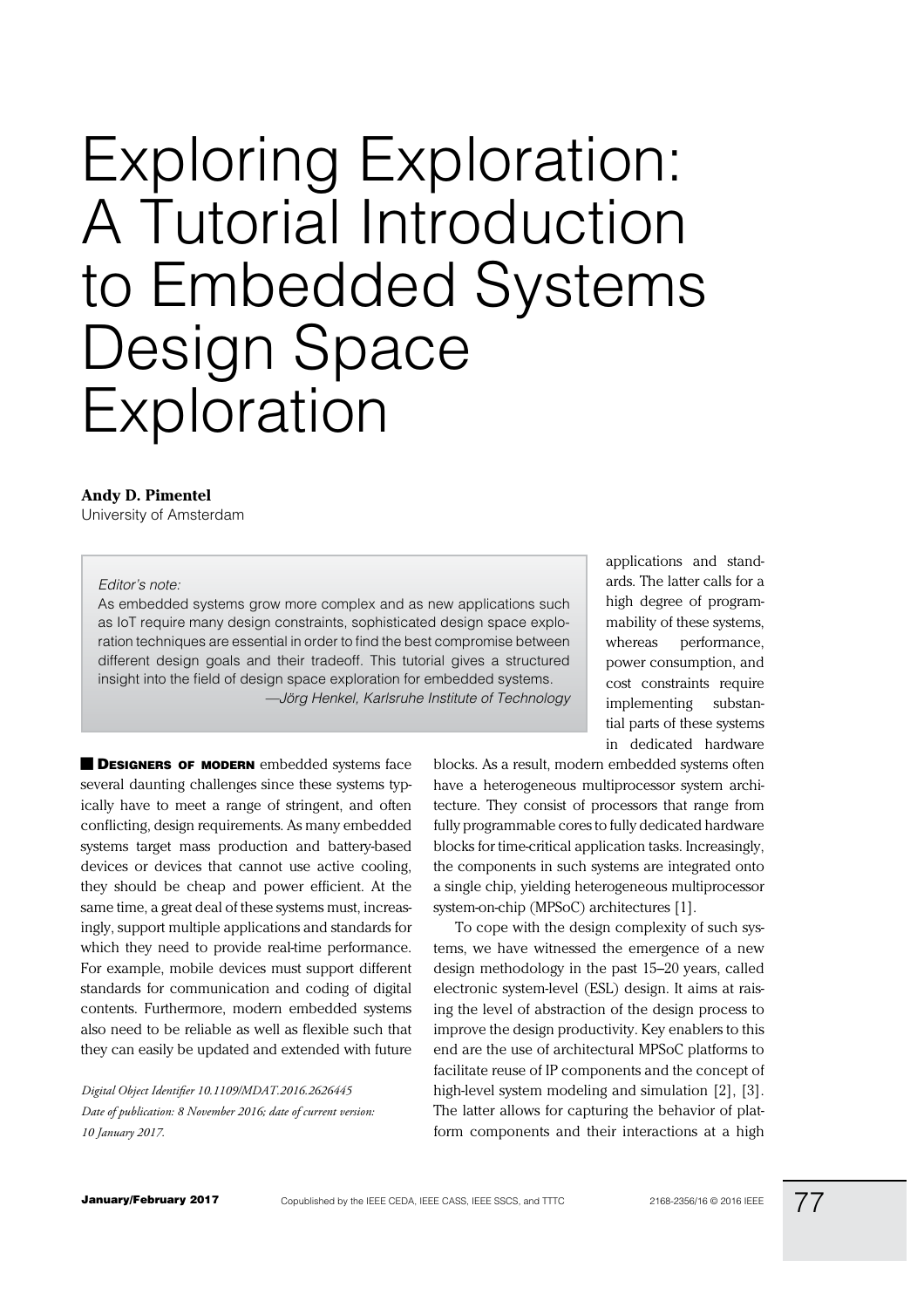level of abstraction. As such, these high-level models minimize the modeling effort and are optimized for execution speed, and can therefore be applied during the very early design stages to perform design space exploration (DSE) [4]. During such DSE, a large variety of different design alternatives can be explored, such as the number and type of processors deployed in the platform architecture, the type of interconnection network used to connect system components, or the spatial binding and temporal binding (i.e., scheduling) of application tasks to processor cores. This process of early DSE is of paramount importance as the considered design choices may heavily influence the success or failure of the final product. However, the process of DSE also is highly challenging because the design space that needs to be explored typically is vast, especially during the early stages of design. For instance, the design space for exploring different mappings of application tasks to processing resources and trying to optimize the mapping for, e.g., performance or power consumption exponentially grows with the number of application tasks and processors, and is generally considered to be an NP-hard problem [5]. Therefore, the development of efficient and effective DSE methods has received significant research attention in recent years. In this article, we will provide a tutorial introduction to the topic of embedded systems DSE.

## DSE: Basic concepts

During the DSE of embedded systems, multiple optimization objectives, such as performance, power/energy consumption, and cost, should be considered simultaneously. This is called multiobjective DSE. Since the objectives are often in conflict, there cannot be a single optimal solution that simultaneously optimizes all objectives. Therefore, optimal decisions need to be taken in the presence of tradeoffs between design criteria.

Given a set of *m* decision variables, which are the degrees of freedom (e.g., MPSoC system parameters like the number and type of processors, application mapping, etc.) that are explored during DSE, a so-called fitness function must optimize the *n* objective values. The fitness function is defined as

$$
f_i: R^m \to R^1. \tag{1}
$$

A potential solution  $x \in R^m$  is an assignment of the *m* decision variables. The fitness function *fi* translates a point in the solution space *X* into the *i*th objective value (where  $1 \le i \le n$ ). For example, a particular fitness function  $f_i$  could assess the performance or energy efficiency of a certain solution *x* (representing a specific design instance). The combined fitness function  $f(x)$  subsequently translates a point in the solution space into the objective space *Y*. Formally, a multiobjective optimization problem (MOP) that tries to identify a solution *x* for the *m* decision variables that minimizes the *n* objective values using objective functions  $f_i$  with  $1 \le i \le n$ 

Minimize 
$$
y = f(x) = (f_1(x), f_2(x), ..., f_n(x))
$$
  
where  $x = (x_1, x_2, ..., x_m) \in X$   
 $y = (y_1, y_2, ..., y_n) \in Y$ .

In the remainder of this discussion, we assume a minimization procedure, but without loss of generality, this minimization procedure can be converted into a maximization problem by multiplying the fitness values  $y_i$  with  $-1$ .

With an optimization of a single objective, the comparison of solutions is trivial. A better fitness (i.e., objective value) means a better solution. With multiple objectives, however, the comparison becomes nontrivial. Take, for example, two different MPSoC designs: a high-performance MPSoC and a slower but much cheaper MPSoC. In case there is no preference defined with respect to the objectives and there are also no restrictions for the objectives, one cannot say if the high-performance MPSoC or the low-cost MPSoC is better. A MOP can have even more different objectives, like the performance, energy consumption, cost, and reliability of an MPSoC-based embedded system. To compare different solutions in the case of multiple objectives, the Pareto dominance relation is typically used. Here, a solution  $x_1 \in X$  is said to dominate solution  $x_2 \in X$  if and only if  $x_1 < x_2$ 

$$
x_1 < x_2 \Leftrightarrow \forall i \in \{1, 2, ..., n\} : f_i(x_1) \le f_i(x_2) \land
$$
  
\n
$$
\exists i \in \{1, 2, ..., n\} : f_i(x_1) < f_i(x_2).
$$

Hence, a solution  $x_1$  dominates  $x_2$  if its objective values are superior to the objective values of  $x_2$ . For all of the objectives,  $x_1$  must not have a worse objective value than solution  $x_2$ . Additionally, there must be at least one objective in which solution  $x_1$  is better (otherwise they are equal).

An example of the dominance relation is given in Figure 1, which illustrates a 2-D MOP. For solution *H*, the dominance relations are shown. Solution *H* is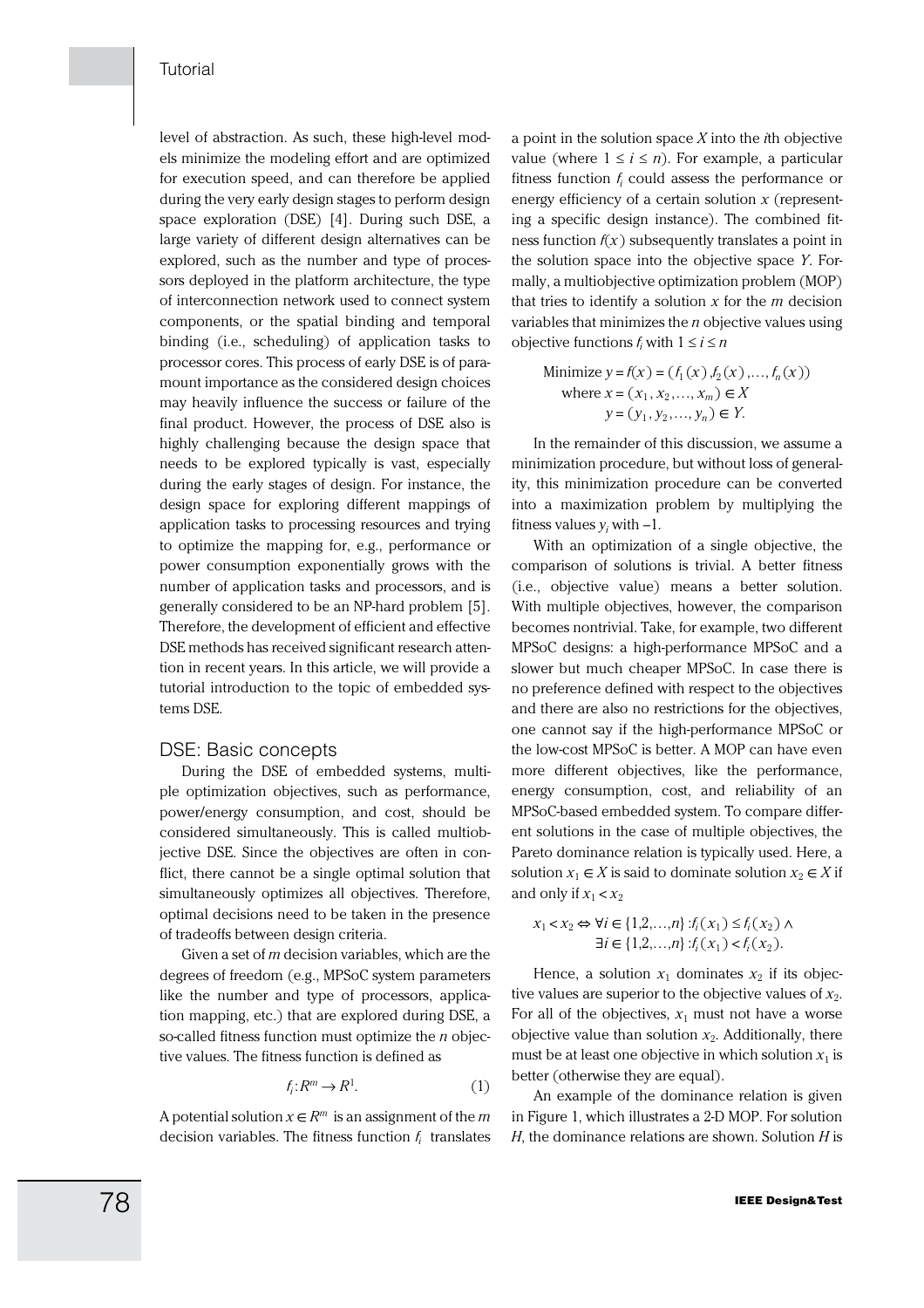

Figure 1. A Pareto front and an example of the dominance relation.

dominated by solutions *B*, *C*, and *D* as all of them have a lower value for both  $f_1$  and  $f_2$ . On the other hand, solution *H* is superior to solutions *M*, *N*, and *O*. Finally, some of the solutions are not comparable to *H*. These solutions are better for one objective but worse for the other.

The Pareto dominance relation only provides a partial ordering. For example, the solutions *A* to *F* of the example in Figure 1 cannot be ordered using the ordering relation. Since not all solutions  $x \in X$  can be ordered, the result of a MOP is not a single solution, but a front of nondominated solutions, called the Pareto front. A set *X*′ is defined to be a Pareto front of the set of solutions *X* as follows:

## $\{x \in X' \mid \nexists x_i \in X: x_i < x\}$

The Pareto front of Figure 1 contains six solutions: *A* − *F*. Each of these solutions does not dominate the other. An improvement on objective  $f_1$  is matched by the worse value for  $f_2$ . Generally, it is up to the designer to decide which of the solutions provides the best tradeoff.

The search for Pareto optimal design points with respect to multiple design criteria entails two distinct elements [4]: 1) the evaluation of a single design point using the fitness function(s) regarding all the objectives in question like system performance, power/energy consumption, and so on; and 2) the search strategy for covering the design space during the DSE process. Figure 2 shows a simple taxonomy for DSE approaches, recognizing the two DSE elements as well as different properties of these DSE elements. As will be discussed in more detail later on, there usually exists a tradeoff between the accuracy and speed with which the fitness of single design points can be evaluated. In addition to this, the various fitness evaluation techniques also differ



Figure 2. A taxonomy for DSE approaches (taken from [6]).

with respect to the implementation effort and the capability of evaluating the fitness for a wide range of systems, involving issues such as modularity, reusability of models etc.

Regarding the search strategy element of DSE, the confidence characteristic denotes how certain we are that the design points returned by the DSE include the true optimum, or alternatively, how close they are to the true optimum. In many search algorithms, confidence is obtained by avoiding local optima and ensuring sufficient design space coverage. Clearly, an exhaustive search in which every single point in the design space is evaluated and compared would provide a 100% confidence. However, such exhaustive search is usually prohibitive due to the sheer size of the design space. In those cases, heuristic search techniques can be used to search the design space for optimal solutions using only a finite number of design point evaluations. The convergence property denotes the speed of evaluating a range of design points, and, more specifically, the rate at which the DSE search algorithm manages to converge to an optimum. Finally, analogous with the effort property in the case of evaluating a single design point, the effort for searching the design space refers to the implementation of the search method and setting its parameters, as well as setting up, running, and evaluating the results of the exploration experiment. In the two subsequent sections, we will provide a more detailed overview of the different techniques, and their properties, applied in each of the two elements of DSE.

#### Evaluation of a single design point

Methods for evaluating the fitness of a single design point in the design space roughly fall into one of three categories: 1) measurements on a (prototype) implementation; 2) simulation-based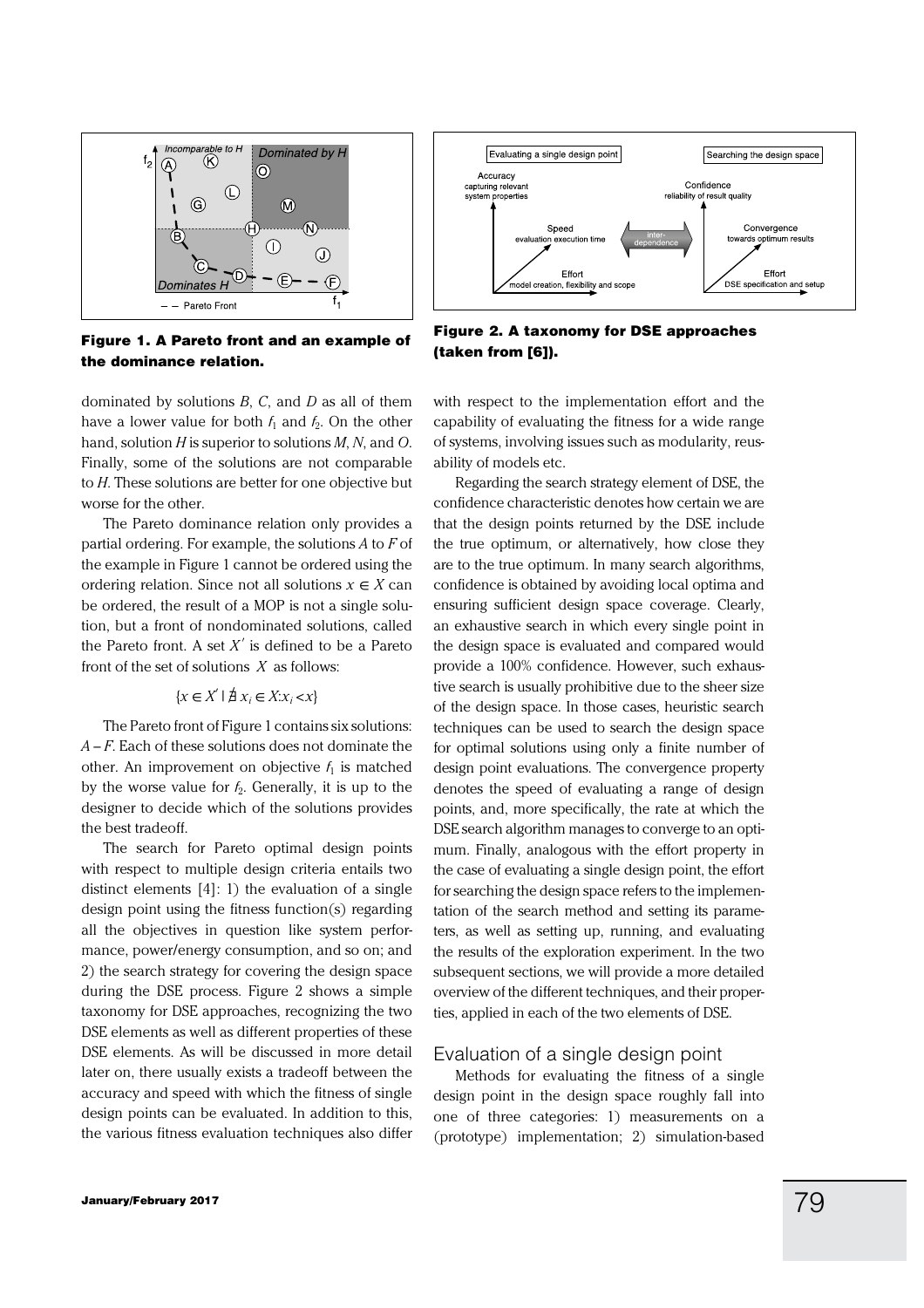evaluations; and 3) estimations based on some kind of analytical model. Each of these methods has different properties with regard to evaluation time and accuracy. Evaluation of prototype implementations provides the highest accuracy, but long development times prohibit evaluation of many design options. Analytical estimations are considered the fastest, but accuracy is limited since they are typically unable to sufficiently capture particular intricate system behavior. Simulation-based evaluation fills up the range in between these two extremes: both highly accurate (but slower) and fast (but less accurate) simulation techniques are available. This tradeoff between accuracy and speed is very important, since successful DSE depends both on the ability to evaluate a single design point as well as being able to efficiently search the entire design space. As current DSE efforts in the domain of embedded systems design typically use simulation or analytical models to evaluate single design points, the remainder of this section will focus on these methods.

#### Simulative fitness evaluation

Simulating system components can, as was already mentioned above, be performed at different levels of abstraction. The higher the abstraction level, the less intricately the system components are modeled and, therefore, the higher the simulation speed is. Evidently, such efficiency improvements come at the cost of a less accurate fitness estimation because of the fact that particular system details are not taken into account. This simulation speed-accuracy tradeoff is shown in Figure 3. This figure depicts



Figure 3. Different levels of abstraction for (a) simulating processors and (b) simulating communication.

several widely used simulation abstraction levels, and it does so for both the simulation of processor components as well as the simulation of communication between system components.

For both the simulation of processor and communication components, the lowest level of abstraction for simulating a digital system is the register-transfer level (RTL). At this level of abstraction, the flow of digital signals between registers and combinational logic is explicitly simulated. This yields a highly accurate but also very slow simulation. As a result, the use of RTL simulation in the process of DSE is confined to only relatively small and narrow design spaces focusing on, for example, the design of one specific system component. Performing system-level DSE is infeasible using RTL simulation.

Raising the level of abstraction, one can simulate system components at the cycle accurate level. This means that the system components are simulated on a cycle-by-cycle basis and, as such, that the simulated system state conforms to the cycle-by-cycle behavior of the target design. This results in more efficient simulations as compared to RTL simulation at the cost of a somewhat reduced accuracy since the system state between cycles is not accounted for. Cycle-accurate simulation is a popular technique for simulating microprocessors: so-called cycle-accurate instruction set simulation (ISS). These ISS simulators try to capture the cycle-by-cycle behavior of the microarchitectural components of a microprocessor, such as the pipeline logic, out-of-order processing, branch predictors, caches, and so on. To account for power consumption behavior, ISS simulators often use activity-based power models that accumulate the power consumption of the relevant microarchitecture components based on their activity ratio. A good example is the widely used cycle-accurate Gem5 ISS [7], which can be extended to also support area and power predictions using activity-based modeling frameworks such CACTI [8] and McPAT [9]. Although these ISS simulators can be deployed to perform microarchitectural DSE for processor components, they are typically still too slow for performing full system-scale DSE.

In cycle-accurate ISS simulators, the fetching, decoding, and execution of instructions are explicitly simulated. To further optimize the speed of such simulators, one could translate the instructions from the target binary to be simulated to an equivalent sequence of instructions (using static or dynamic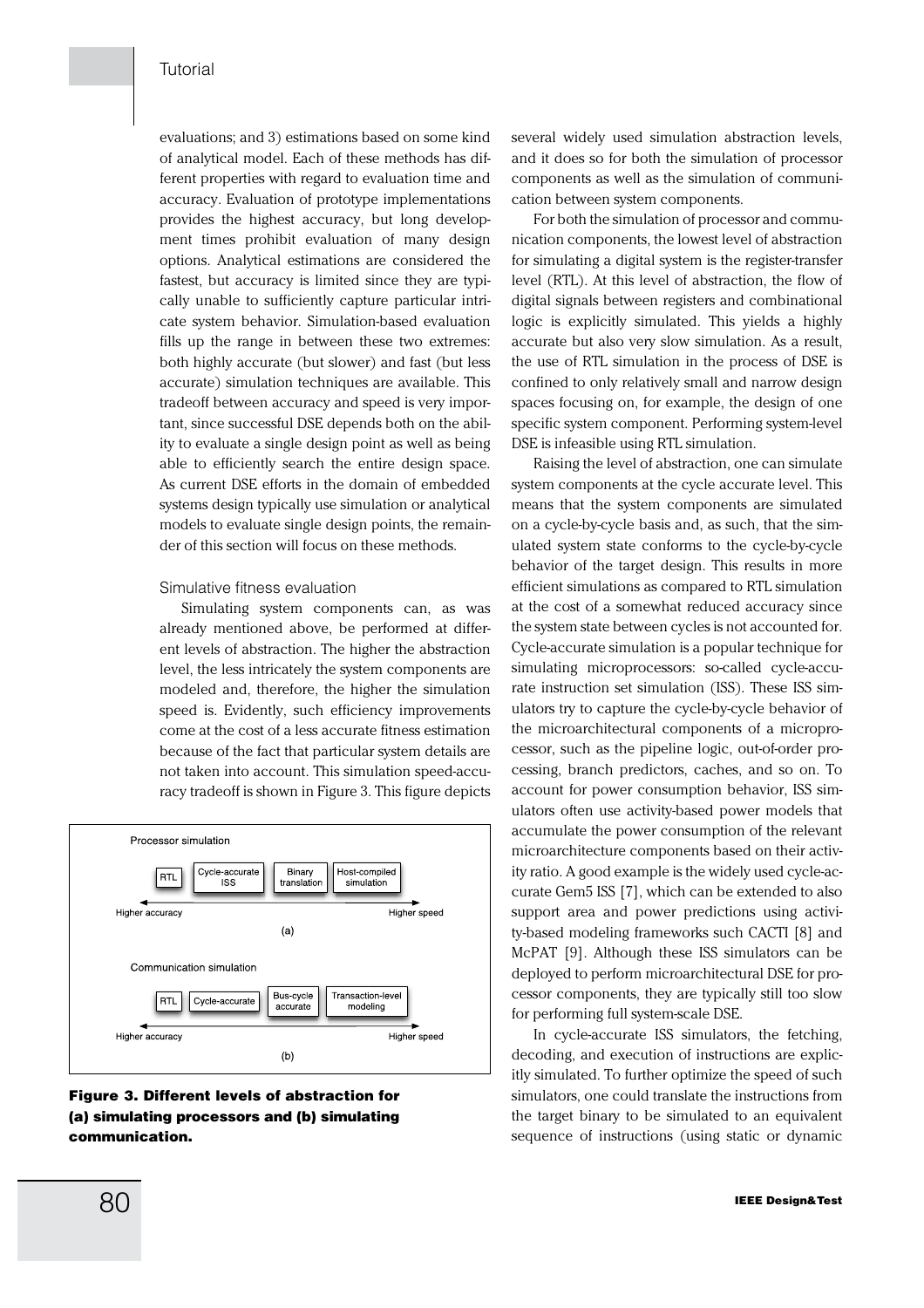just-in-time translation) that can be executed on the simulation host computer. This so-called binary translation technique, which is, e.g., deployed in the widely used QEMU simulator [10], aims at reducing the overhead of explicitly simulating the instruction fetch and decode stages. The translated instruction sequences are often instrumented with additional code to keep track of the extra-functional behavior, such as timing and power consumption, of the original code as it would have been executed on the target processor.

For simulating communication between system components, one could use so-called bus-cycle accurate simulation [11] to speed up the simulation process. In this type of simulation, all signals of the communication bus are modeled explicitly in a cycle accurate fashion, but this accuracy is only maintained for the signals on the communication bus and not for the logic around it. The surrounding components can thus use more abstract timing models.

Raising the abstraction level even further for processor simulation yields so-called host-compiled simulation [12]. In this technique, the source code of the target program is directly compiled into a binary program that can run on the host computer. In addition, and similar to the binary translation technique, the source code can be instrumented with a timing and power consumption model based on the target architecture. Since these simulations are efficient as they directly execute target programs on the host computer, they are very suitable for system-level DSE. However, at this level of abstraction, it is difficult to accurately capture intricate microarchitectural behavior, like pipeline and cacheing behavior. Another drawback of this simulation approach is that one needs to have access to the source code of a target program.

For simulating communication, transaction-level modeling (TLM) [11] provides the highest level of abstraction. In TLM, communication details at the level of signals and protocols are abstracted away by means of encapsulation into entire transactions between system components. At this level, the emphasis is more on the functionality of the data transfers, i.e., what data are transferred to and from what locations, rather than on their actual implementation. Evidently, the extra-functional behavior in TLM simulation models is also captured at the level of entire transactions.

The above processor simulation techniques are all execution-driven simulation methods as they are directly driven by the execution of a program. Alternatively, there are also trace-driven simulation techniques in which the simulation is driven by event traces that have been collected through the execution of a program (e.g., [13] and [14]). These trace events can focus on the evaluation of specific system elements such as memory address traces for cache simulation. However, an event trace may also consist of the full sequence of executed instructions, thereby allowing full, trace-driven microprocessor simulation for the purpose of performance and/or power estimation. To optimize for simulation speed, the trace events may also represent computations (and, if needed, communication) at a higher level of abstraction than the level of machine instructions, like at the level of the execution of basic blocks or even entire functions. Another advantage of tracedriven simulation is the fact that the event traces often only need to be generated once (i.e., executing the program to collect the traces once), after which they can be reused in the DSE process. Drawbacks of trace-driven simulation evidently are the need for storing the event traces which can become extremely large in size, and the fact that trace-driven simulation does not allow for simulating all intricate system behavior, such as the effects of speculative instruction execution in microprocessors.

An example of a high-level, trace-driven MPSoC simulation environment is the Sesame system-level modeling and simulation framework [15]. Sesame is based on the Y-chart methodology [16], and accordingly it recognizes separate application and architecture models. The application models are explicitly mapped onto the architecture models by means of trace-driven simulation. The workload of an application is captured by instrumenting the application model, which is a parallel specification of the application, with annotations that describe the application's computational and communication actions at a coarse-grained level (typically at the level of the execution of entire functions). By executing this instrumented application model, these annotations cause the generation of traces of application events that subsequently drive the underlying architecture model. This architecture model, capturing the system resources and their constraints, then simulates the consequences of the consumed computation and communication events in terms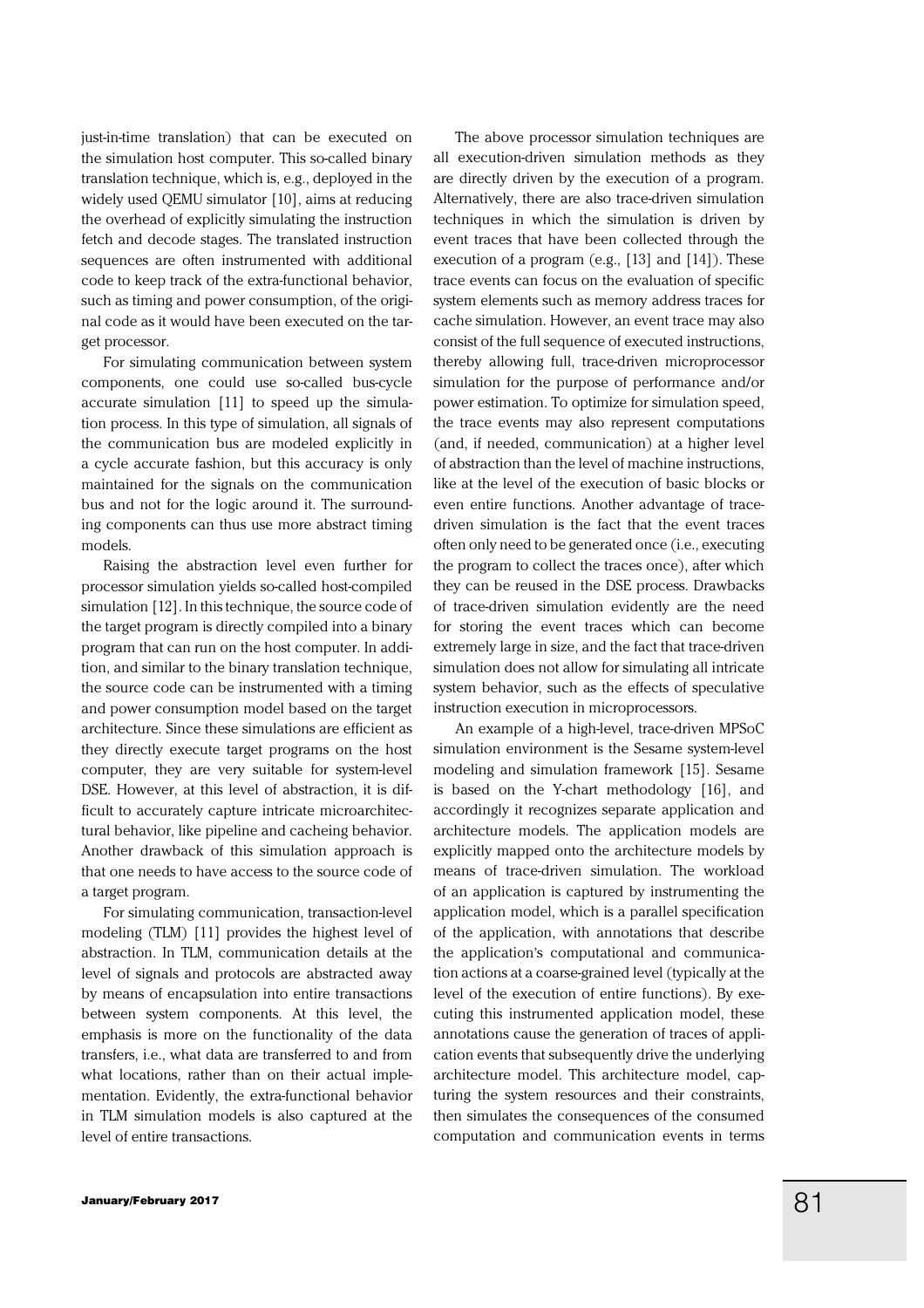

Figure 4. The Sesame system-level MPSoC simulation infrastructure.

of extra-functional system behavior (performance, power consumption, etc.). Figure 4 depicts Sesame's layered organization, illustrating the mapping of two multimedia applications (an MP3 encoder and video decoder) onto a bus-based MPSoC platform. A special mapping layer in Sesame provides the scheduling of application events in the case multiple application processes are mapped onto a single processing resource.

Orthogonal to most of the (processor) simulation methods described above, there are additional techniques to further improve the simulation speed [17]. In sampled simulation, for example, the simulation does not cover the execution of an entire program but only simulates relatively small samples of the program's execution. Here, the challenge is to select the samples in such a manner that they sufficiently represent the behavior as if the entire program was simulated. Another technique for speeding up simulation is statistical simulation. Rather than using real (benchmark) programs for simulation, it uses a statistical program profile. This profile captures the distributions of important program characteristics, and is used for generating a synthetic instruction trace that drives a simple tracedriven simulator. As the synthetic trace is randomly generated from a statistical profile, this type of simulations can converge to a set of performance predictions fairly quickly.

Analytical fitness evaluation

In comparison to simulation, analytical models allow for much more efficient prediction of the extra-functional system behavior at the expense of a reduced accuracy. This makes analytical models very suitable for exploring large design spaces to rapidly identify regions of interest that can be later explored in more detail using simulation. Another advantage of analytical models is that they can provide direct insight into the relationship between model parameters (representing design choices) and the predicted extra-functional behavior. For simulative methods, such understanding would require a large number of simulations.

Analytical models can roughly be divided into three classes [17]: 1) mechanistic (or whitebox) models; 2) empirical (or blackbox) models; and 3) a hybrid combination of mechanistic and empirical modeling. Mechanistic models are based on first principles, which implies that they are built in a bottom-up fashion starting from a basic understanding of the mechanics of the modeled system. For example, in a mechanistic microprocessor performance model, penalties due to cache misses, branch mispredictions, the execution of instructions with different latencies, etc., are explicitly captured in the model.

In empirical models, statistical inference and machine learning techniques, like regression models or neural networks, are used to automatically synthesize a model through the process of learning from training data. For example, using a set of microarchitectural parameters such as pipeline depth, issue width, caches sizes, etc., one could train a model that predicts the Instructions Per Cycle (IPC) or Cycles Per Instruction (CPI) of a microprocessor. Inferring a model by means of automatic training typically is easier than developing a mechanistic model because it does not require intimate understanding of the mechanics of the modeled system. Evidently, the latter is also an immediate drawback as empirical models also tend to provide less insight than mechanistic models.

In hybrid mechanistic-empirical modeling, which is sometimes referred to as greybox modeling, extra-functional system aspects are captured using a formula that has been derived from insights in the underlying system. However, this formula includes a number of unknown parameters, which are then inferred through fitting (e.g., using regression), similarly to empirical modeling. Such hybrid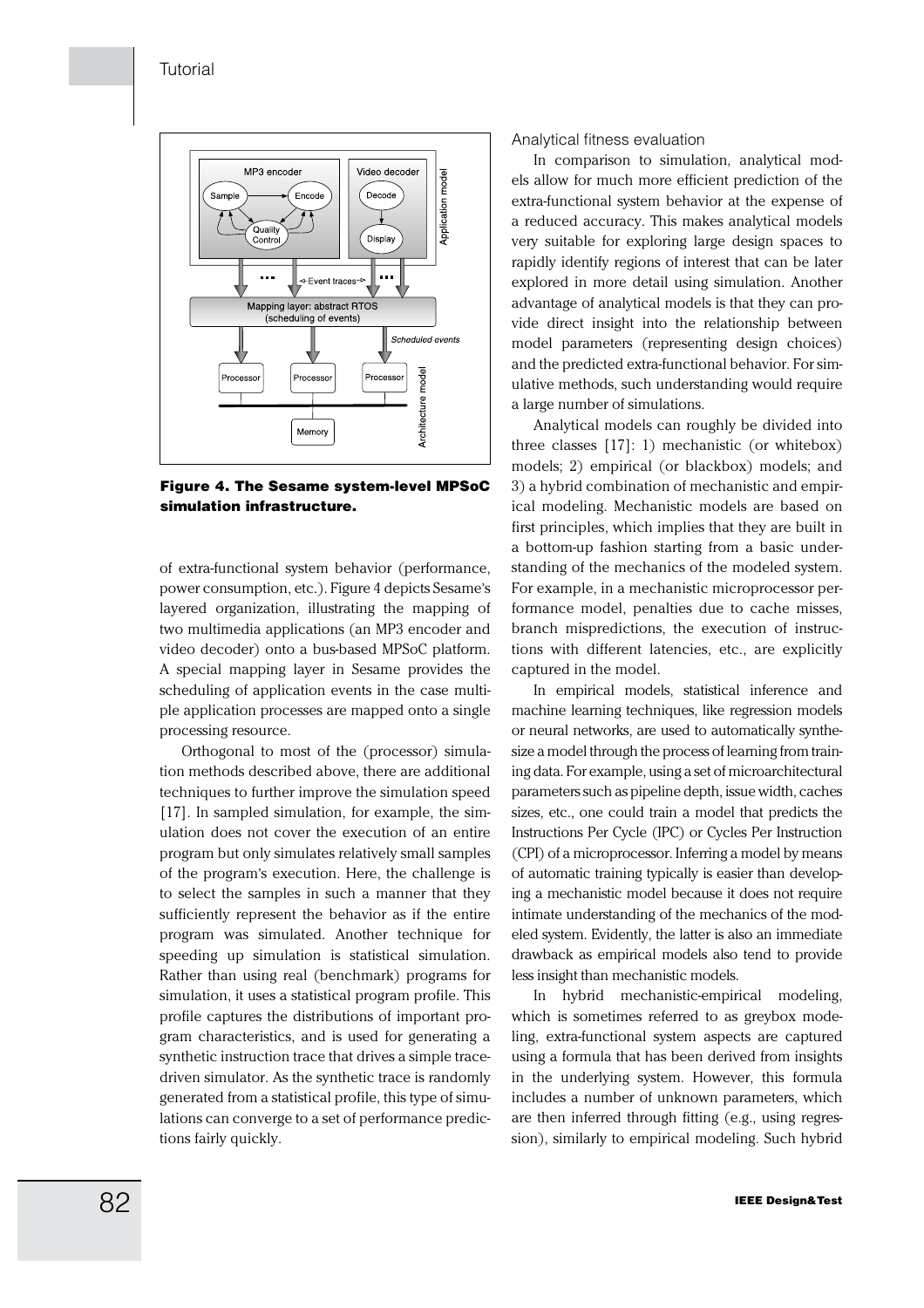mechanistic-empirical modeling is motivated by the fact that it provides insight (like mechanistic modeling) while easing the construction of the model (like empirical modeling).

## Searching the design space

As explained before, searching a design space is a multiobjective optimization process. This process will evidently benefit from a good tradeoff between speed, accuracy, and effort of the method for evaluating the fitness of a single design point, as discussed in the previous section. But, even if this tradeoff is ideal, we still have to make sure that each evaluation of a design point contributes as much as possible to an effective and efficient search of the design space. A crucial component toward this goal is the search algorithm that navigates the design space toward areas of interest by proposing which design points to evaluate next. Regardless of the specific type of search method that is used for such a design space traversal, its success depends on three major concerns, as was shown in Figure 2: confidence, convergence, and effort. These concerns typically cannot be considered in isolation, as they are highly interdependent, contradictory, and sometimes overlapping. The state of the art in DSE can be summarized as finding a good tradeoff between these concerns.

DSE search algorithms can be divided into exact and heuristic methods. In exact DSE methods, like those implemented using integer linear programming (ILP) solutions (e.g., [18] and [19]) or branch & bound algorithms (e.g., [20]), the optimum is guaranteed to be found. As such methods generally are compute intensive, they typically use design space pruning (i.e., discarding unsuitable design points) to optimize the efficiency of the search, thereby allowing to handle larger design spaces. However, for realistic design problems with design spaces that are vast, these methods may still be less suited. Alternatively, in heuristic methods, metaheuristics are used to find a design point in the known design space that meets the design requirements as best as possible. To this end, these methods search the design space for optimal solutions using only a finite number of design point evaluations, and can thus handle larger design spaces. However, there is no guarantee that the global optimum will be found using metaheuristics, and therefore the result can be a local optimum within the design space. Examples of metaheuristics are hill climbing, tabu search, simulated annealing, ant colony optimization, particle swarm optimization, and genetic algorithms. In this tutorial, we will focus on methods to navigate the design space that are based on genetic algorithms (GA). GA-based DSE has been widely studied in the domain of system-level embedded design (e.g., [21] and [22]) and has been demonstrated to yield good results. Moreover, GAs can be used in their basic (domain-independent) form or, as will also be explained later on, with custom extensions that incorporate domain-dependent knowledge in order to improve search performance even further.

#### GA-based DSE

GAs operate by searching through the solution space (spanned by the design variables/decisions being explored) where each possible solution is encoded as a string-like representation, often referred to as the chromosome [23]. A (randomly initialized) population of these chromosomes is then iteratively modified by performing a fixed sequence of actions that are inspired by their counterparts from biology: fitness evaluation and selection, crossover, and mutation. A fundamental design choice of a GA is the genetic representation of the solution space, because each of the crossover and mutation steps depends on it. To illustrate how such a genetic representation could look like, let us use a widely studied DSE problem in the domain of system-level embedded system design as an example: optimizing the mapping of a (set of) concurrent application(s) onto an underlying (heterogeneous) MPSoC platform architecture [5]. As a convenient mapping description for an application with *n* tasks, we use a vector of size  $n$  with processor identifiers  $p_i$ , where  $p_i$ indicates the mapping target of task *i*

$$
[p_0,...,p_i,...,p_{n-1}].
$$

This commonly used description is very suitable to serve as the chromosome representation for a GA. A valid mapping specification is a feasible partitioning of all *n* tasks. With feasible, we mean that tasks are mapped onto processing elements that can execute those tasks (i.e., there are no functional restrictions of the processing element in question, like an ASIC component that only allows the execution of one particular piece of functionality), and that communicating tasks are mapped onto processing elements that can actually communicate with each other (i.e., there are no topological communication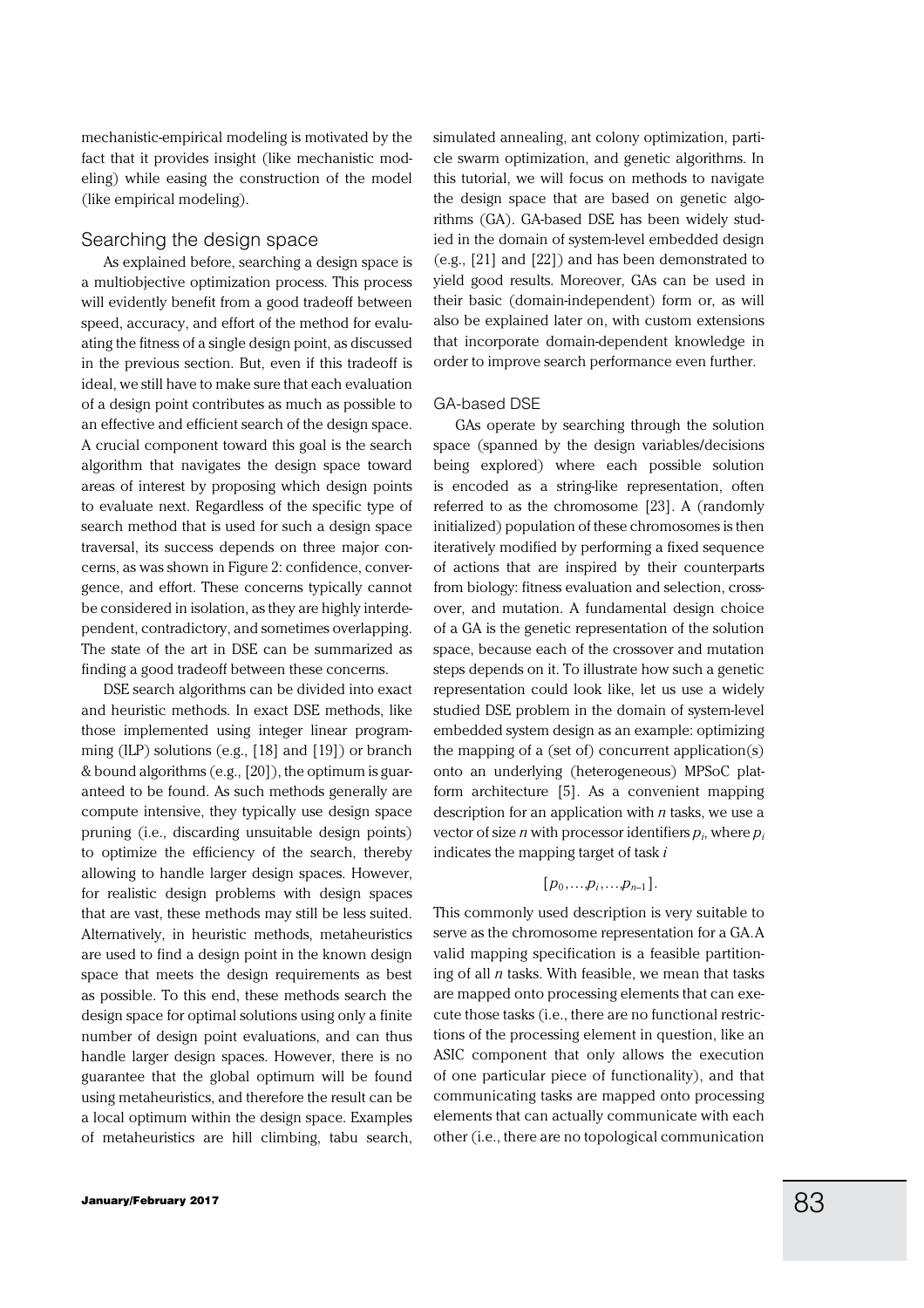

Figure 5. GA-based mapping DSE: (a) general overview of the GA steps; and (b) crossover and mutation operators.

restrictions). In case an infeasible mapping is created by the genetic operators of a GA (crossover and mutation), a mechanism is required that either discards or repairs such a chromosome. Repairing a chromosome implies that it is transformed into a valid chromosome (mapping) that is as close as possible to the original, invalid one. Moreover, note that task partitions specifying a mapping may also be empty [particular processor(s) not in use] or contain all *n* tasks (a single processor system). A processor that is not assigned any tasks (having an empty task partition) can be considered idle or nonexistent.

In Figure 5a, the different steps of a GA are shown. This figure also illustrates the mapping representation of a chromosome for an application with six tasks and a 4-processor bus-based MPSoC platform. Starting from a (randomly initialized) population of chromosomes, representing the different mapping design instances, the fitness of the mapping solutions in the population is first evaluated. To this end, any of the previously discussed analytical or simulative techniques can be used. Subsequently, based on the fitness evaluation, a selection of chromosomes is made that will be used to create offspring. This offspring is created by combining

genetic material from two parents using a crossover operation, as illustrated in the top part of in Figure 5b. There exist various forms of this crossover operator, of which the uniform, onepoint, and two-point crossovers are the most popular. Next, new genetic material is introduced in the offspring by means of a mutation operator as illustrated at the bottom of Figure 5b. Such a mutation randomly changes one or more genes within chromosomes. Finally, the newly created offspring is used to update the population by either replacing it or by deploying so-called elitism. Such elitism involves the combination of the new offspring with a small number of the best solutions from the original population to avoid loosing strong solutions.

To provide a small example of the results a GA-based DSE could obtain, we present some results of a small-scale case study where the design space consists of an application with 11 tasks that is to be mapped onto a 4-processor MPSoC architecture with a crossbar interconnect [6]. The mapping design space contains more than four million design points, of which 175 000 are unique ones (as the target platform is a homogeneous, symmetric MPSoC). Because of the relatively small design space, in this particular case, we were also able to perform an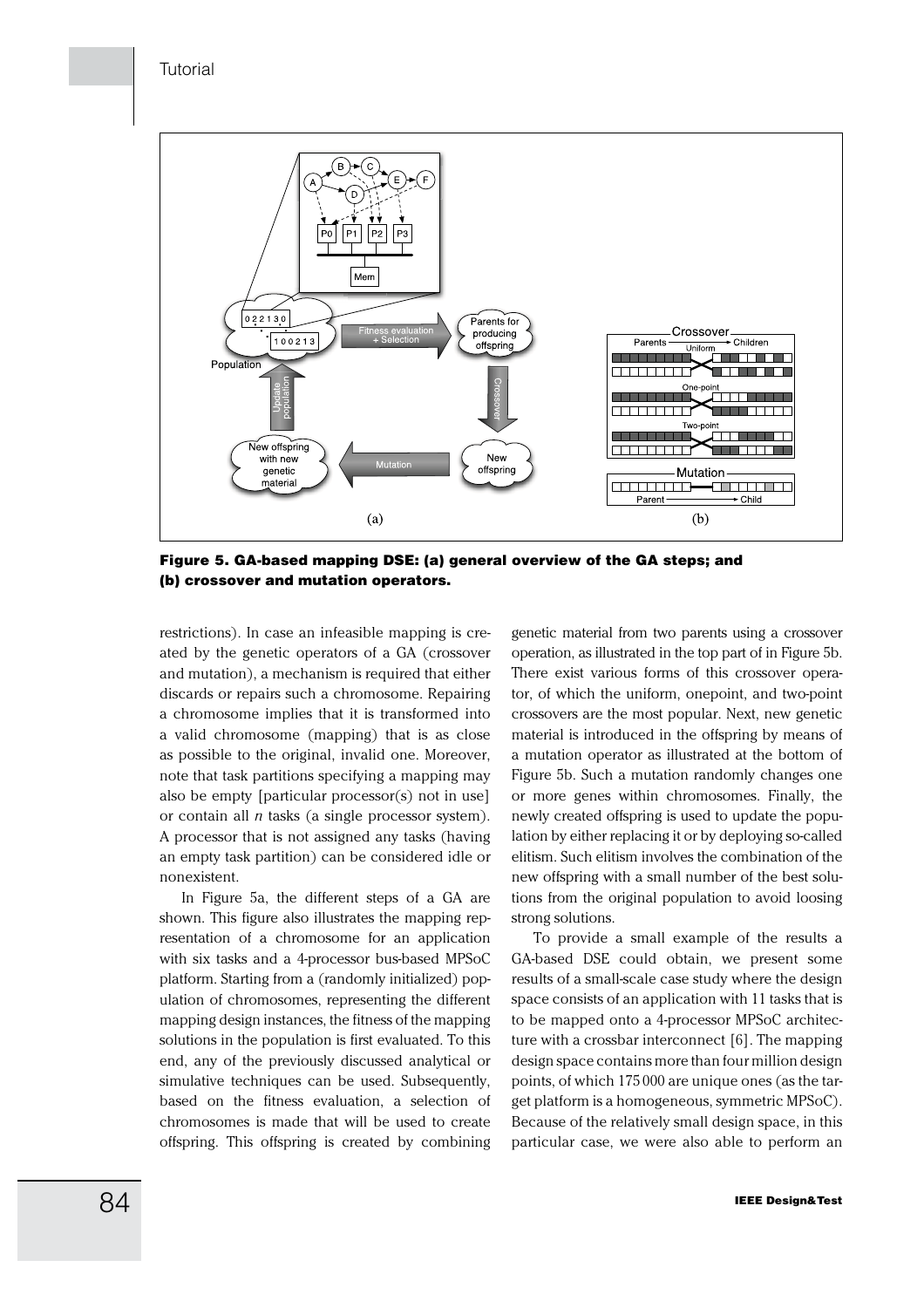exhaustive search, allowing us to evaluate the quality of the GA-based search results. To account for the stochastic behavior of GAs, all results are averages over 300 GA runs. The fitness of mapping solutions has been evaluated using the Sesame MPSoC simulation framework [15] (see also the Simulative fitness evaluation section). Figure 6 shows the results of the GA-based DSE with different population sizes (10, 15, 40, or 80 chromosomes), a constant mutation rate (0.1) and crossover probability (0.9), and a uniform crossover in a so-called probability-quality (P-Q) plot. Regarding the top part of this plot, the horizontal axis (top *x*-axis) represents the quality of the result as a percentile toward the true optimum (a lower percentile indicates a result closer to the optimum) and the vertical axis represents the probability of achieving a result with that quality. The straight lines in the graph represent the theoretically derived probabilities of finding results using a simple, uniform random search. We have also computed the 80%–95% confidence intervals of the mean fitness value (execution time in cycles, in this case) of mapping solutions found by the GA, averaged over the 300 runs of each GA search. These confidence intervals, shown at the bottom of the graph in Figure 6, indicate how certain (as specified by the confidence level) we are that the real mean lies within the confidence interval. The more the confidence intervals for different experiments are nonoverlapping, the more significant the difference of the mean behavior (which is clearly the case in the example of Figure 6). The results from this particular case study show that the GA-based DSE with the largest population size can find mapping solutions that are always very close to the real optimum: within the 0.1 percentile, implying that they belong to the best  $175\,000/1000 = 175$ solutions. A larger population size, however, comes with a higher number of fitness evaluations during the search and thus requires a longer search time (assuming the number of search iterations remains constant). According to Figure 6, a population size of 40 may therefore provide a good compromise.

#### Optimizing GA-based DSE

There are various methods for making the search process of a GA-based DSE more efficient. This allows the DSE process to either find the design candidates quicker (i.e., improve the convergence behavior of the DSE) or to spend the same amount



Figure 6. P-Q plot for GA-based DSE with different population sizes.

of time to evaluate more design points. The latter can be used to enable the search of larger design spaces or to improve the chance of finding better design candidates (i.e., improve the confidence property of the DSE). One approach for optimizing the GA-based search is to enrich the genetic operators of the GA with domain knowledge such that they produce more diverse offspring or offspring with a higher probability of being closer to the optimum. For example, in [24], new GA operators have been proposed that optimize the search performance by 1) reducing the redundancy present in chromosome representations (e.g., mapping symmetries in the case of homogeneous, symmetrical MPSoC platforms); or 2) using a new crossover operator that is based on a mapping distance metric that provides a measure of similarity between mappings. Using this mapping distance information, the new crossover operator aims at retaining the strong chromosome parts of both of the parents. In [25], a new mutation operator has been proposed that considers the affinity of tasks with respect to processors, the communication cost between tasks, and the differences of processor workloads to steer the mutation in such a way that offspring is produced with a higher probability of being (near) optimal.

Another approach for optimizing GA-based DSE concerns the reduction of the time taken to evaluate the fitness of solutions during the GA's execution. As mentioned before, DSE approaches typically use either simulation or an analytical model to evaluate the fitness of design points, where simulative approaches prohibit the evaluation of many design options due to the higher evaluation performance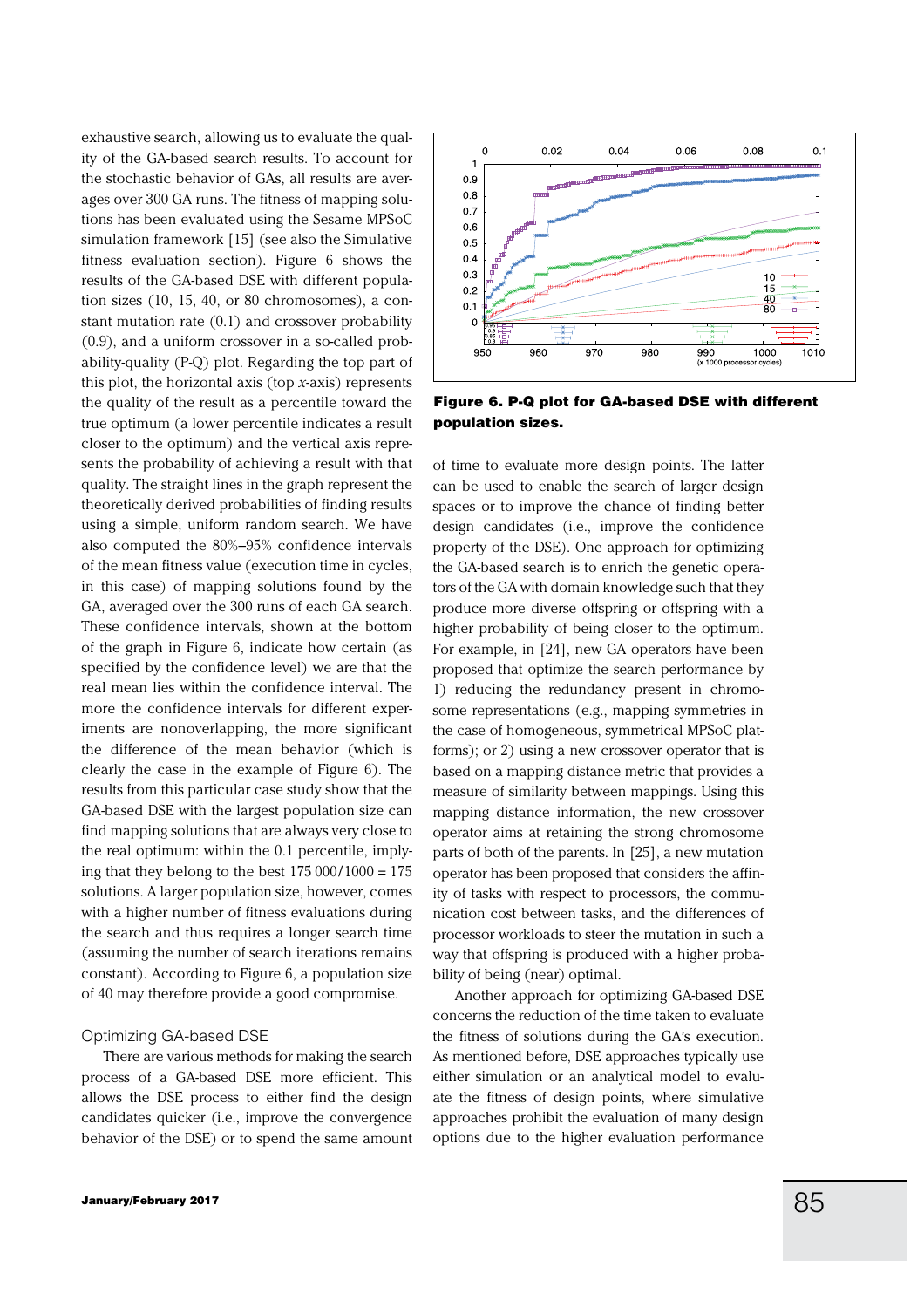costs and analytical approaches suffer from accuracy issues. Therefore, in [26], a hybrid form of mapping DSE has been proposed that combines simulation with analytical estimations to prune the design space in terms of application mappings that need to be evaluated using simulation. To this end, the DSE technique uses an analytical model that estimates the expected throughput of an application given a certain architectural configuration and application-to-architecture mapping. In the majority of the search iterations of the DSE process, this analytical throughput estimation avoids the use of simulations to evaluate the design points. However, since the analytical estimations may in some cases be less accurate, the analytical estimations still need to be interleaved with simulative evaluations in order to ensure that the DSE process is steered into the right direction. A similar approach is taken in [27], where an iterative DSE methodology is proposed exploiting the statistical properties of the design space to infer, by means of an empirical analytic model, the design points to be analyzed with low-level simulations. The knowledge of a few design points is used to predict the expected improvement of unknown configurations. Alternatively, in hierarchical DSE (e.g., [28], [29], and [30]), DSE is first performed using analytical or symbolic models to quickly find the interesting parts in the design space, after which simulation-based DSE is performed to more accurately search for the optimal design points.

# Workload models: Static versus dynamic

The DSE techniques discussed so far focus on the evaluation and exploration of MPSoC architectures under static, single-application workloads. Todays MPSoC systems, however, often require supporting an increasing number of applications and standards, where multiple applications can run simultaneously and concurrently contend for system resources. For each single application, there may also be different execution modes (or program phases) with different computational and communication requirements. For example, in software-defined radio appliances, a radio may change its behavior according to resource availability, such as the long-term evolution (LTE) standard which uses adaptive modulation and coding to dynamically adjust modulation schemes and transport block sizes based on channel conditions. Another example would be a video application that dynamically lowers its resolution to decrease its computational demands in order to save battery life. As a consequence, the behavior of application workloads executing on the embedded system can change dramatically over time.

To capture the dynamism in application workload behavior during the design process, this section describes the concept of application scenarios [31] as well as scenario-based DSE [32], [33]. Like in the previous section, we will again use the example of application mapping exploration to illustrate the concepts. Application scenarios are able to describe the dynamism of embedded applications and the interaction between the different applications on the embedded system. An application scenario consists of two parts: an inter-application scenario and an intra-application scenario. An inter-application scenario describes the interaction between multiple applications, i.e., which applications are concurrently executing at a certain moment in time. Interapplication scenarios can be used to prevent the overdesign of a system. If some of the applications cannot run concurrently, then there is no need of reserving resources for the situation where these applications are running together. Intra-application scenarios, on the other hand, describe the different execution modes for each individual application.

The number of different application scenarios grows exponentially with the number of applications involved. So, to perform DSE with these application scenarios, this so-called scenario-based DSE needs to solve the problem that the number of possible application scenarios is too large to exhaustively evaluate the fitness of design points with all of these scenarios. Therefore, a small but representative subset of scenarios must be selected for the evaluation of MPSoC design points. This representative subset must be used for comparing mappings and should lead to the same performance ordering as would have been produced when the complete set of the application scenarios would have been used. That is, if mapping *m1* is better than mapping *m2*, the representative subset should be able to give a better predicted fitness to mapping *m1* than it assigns to mapping *m2*. However, the selection of such a representative subset is not trivial [34]. This is because the representative subset is dependent on the current set of mappings that are being explored. Depending on the set of mappings, a different subset of application scenarios may reflect the relative mapping qualities of the majority of the application scenarios.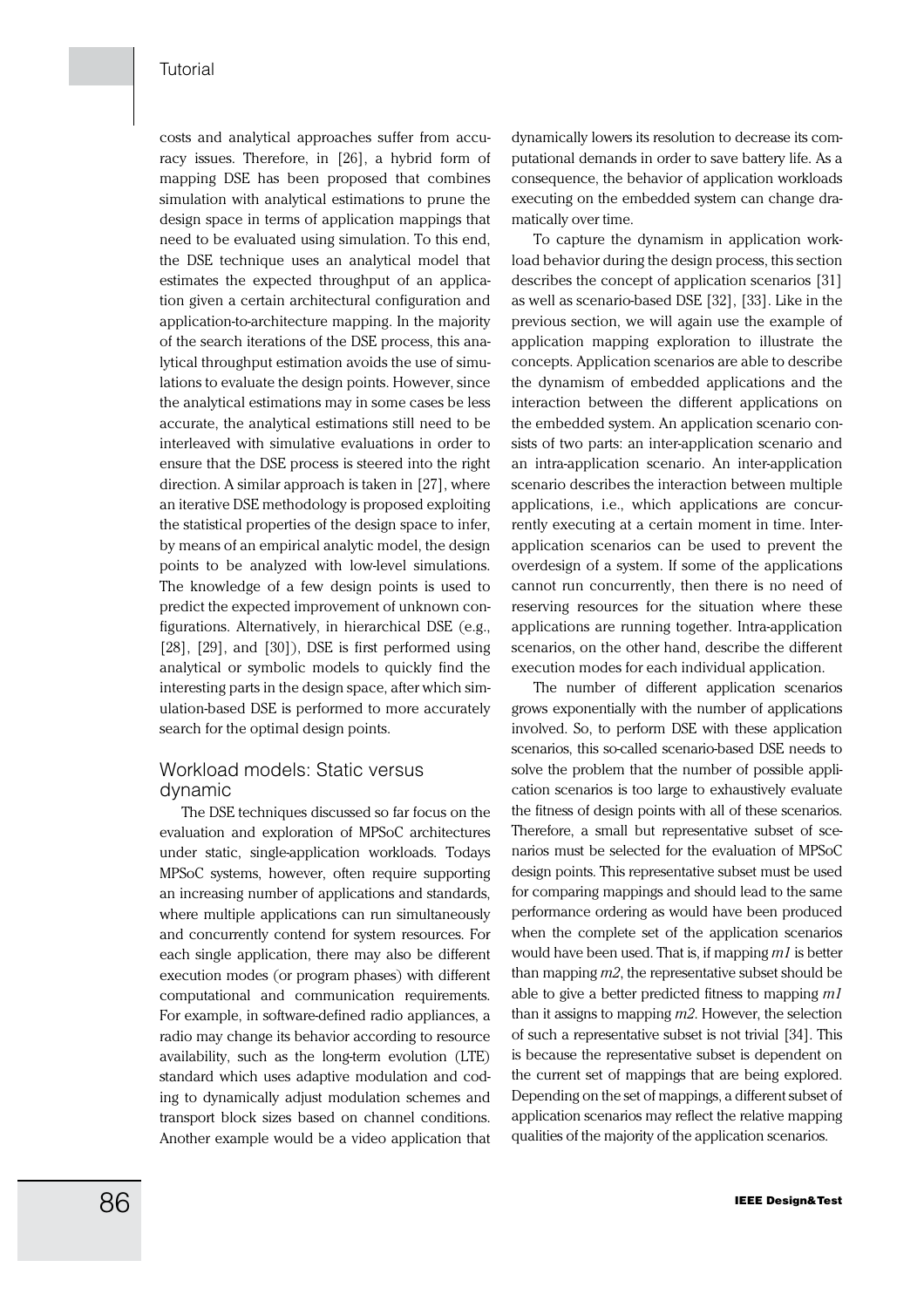

Figure 7. The exploration framework for scenario-based DSE.

As a result, the representative subset cannot statically be selected. For a static selection, one would need to have a large fraction of the mappings that are going to be explored during the MPSoC DSE. However, since these mappings are only available during DSE, a dynamic selection method must be used. Thus, both the set of optimal mappings and the representative subset of scenarios need to be coexplored simultaneously such that the representative subset is able to adapt to the set of mappings that are currently being explored. Figure 7 shows the scenario-based DSE framework. The left part of the picture provides a general overview of the exploration flow, whereas the right part illustrates the scenario-based DSE in more detail. As an input, the scenario-based DSE requires a scenario database, application models, and an MPSoC platform architecture model. The description of the application workload is split into two parts: 1) the structure and 2) the behavior. The structure of applications is described using application models (as described before), whereas a scenario database [35] explicitly stores all the possible multiapplication workload behaviors in terms of application scenarios (i.e., intra-application and inter-application scenarios). In the scenario-based DSE framework, two separate components are recognized that simultaneously perform the coexploration tasks: the design explorer searches for the set of optimal mappings while the subset selector tries to select a representative subset of scenarios. To this end, they exchange data in an asynchronous fashion after every search iteration. Here, the design explorer sends a sample of the current mapping population to the subset selector, whereas the subset selector makes the most representative subset available for the fitness prediction in the design explorer.

The design explorer performs a traditional mapping DSE using a GA, as discussed in the previous section. As explained above, it uses a representative subset of scenarios to evaluate the fitness of mapping solutions. At every iteration of the GA, the design explorer reads in the most recent representative scenario subset from the subset selector and submits the current population of mapping solutions to the subset selector in order to allow the latter to select the appropriate representative subset. This subset selection is not trivial as there are many scenarios to pick from, leading to a huge number of possible scenario subsets. Therefore, the subset selector uses the set of mappings it regularly receives from the design explorer to train the scenario subset such that it is representative for the current population in the design explorer. As the population of the design explorer slowly changes over time, the representative subset will change accordingly. In [33], three different techniques for selecting a representative scenario subset are presented and evaluated: a GA-based scenario space search (which means that two GAs are running concurrently, one for the design explorer and one for the subset selector), a feature selection (FS)-based search algorithm, and a hybrid combination (HYB) between these two. The latter aims at combining the strengths of both the GA-based and FS-based searches. That is, a GA is capable of quickly exploring the space of potential scenario subsets, but due to its stochastic nature, it is susceptible to missing the optimal scenario subsets. This is not the case with the feature selection algorithm as it more systematically explores the local neighborhood of a scenario subset.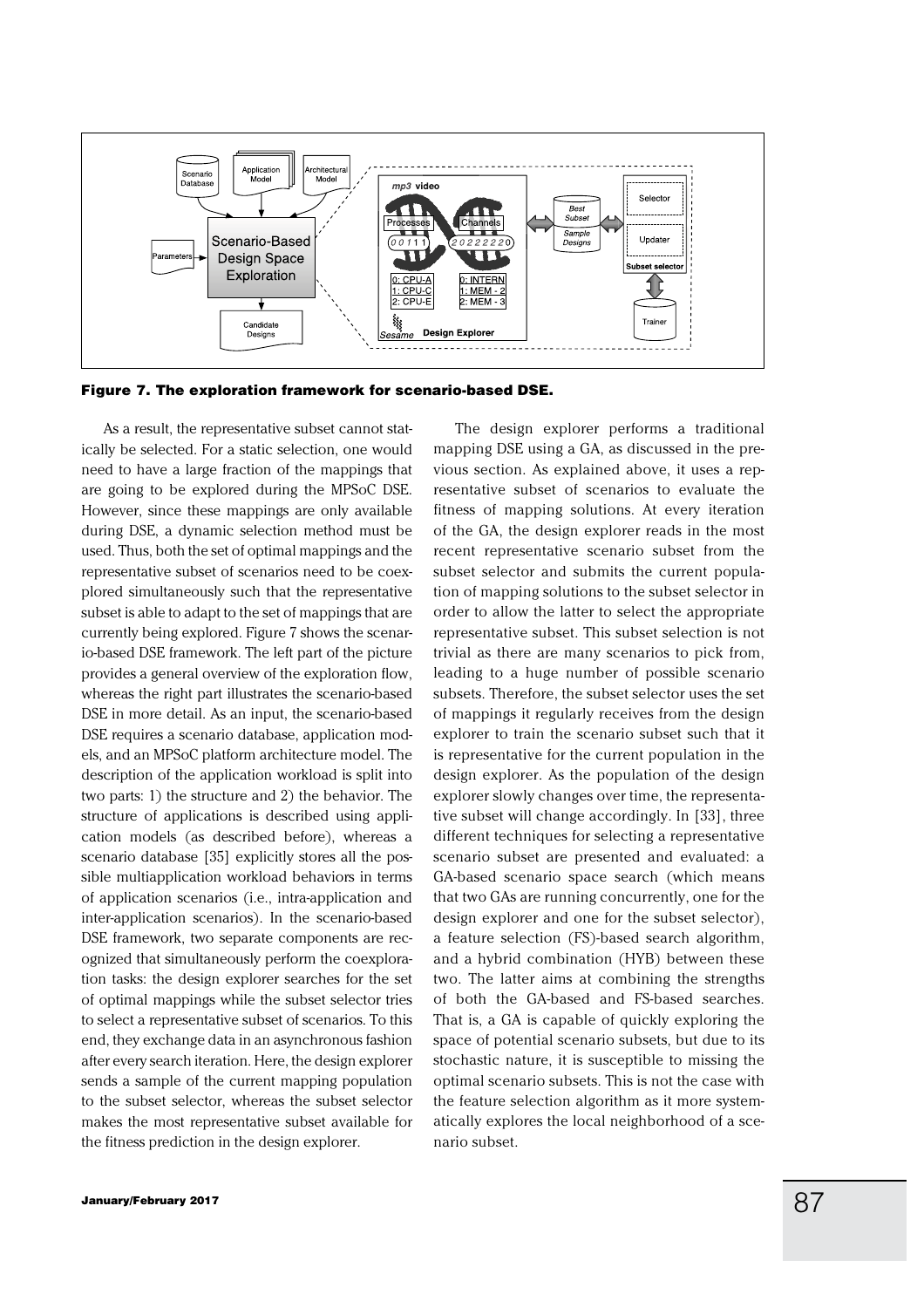

Figure 8. Quality of the DSE for the different subset selection approaches. The quality is determined based on the distance between the estimated Pareto front and the optimal front.

To give a feeling of the performance of the three different fitness prediction techniques, Figure 8 shows the results of a scenario-based DSE experiment in which the three techniques are compared for three different scenario subset sizes: 1%, 4%, and 8% of the total number of application scenarios. In this experiment, the mapping of ten applications with a total of 58 tasks and 75 communication channels is explored. The multiapplication workload consists of 4607 different application scenarios in total. The target platform is a heterogeneous MPSoC with four general-purpose processors, two ASIPs and two ASICs, all connected using a crossbar network. In this experiment, a DSE with a fixed duration of 100 min is performed for all three subset selector approaches. The results have been averaged over nine runs. To evaluate the fitness of mapping solutions, we have again deployed the Sesame MPSoC simulation framework (see the Simulative fitness evaluation section). To determine the efficiency of the multiobjective DSE, we obtain the distance of the estimated Pareto front (execution time versus energy consumption of mapping solutions) to the optimal Pareto front. For this purpose, we normalized execution time and energy consumption to a range from 0 to 1. As the optimal Pareto front is not exactly known since the design space is too large to exhaustively search it, we have used the combined Pareto front of all our experiments for this.

The size of the scenario subset provides a tradeoff between accuracy and convergence of the search. That is, a larger scenario subset will lead to a more accurate fitness prediction of mappings in the design explorer at the cost of a larger computational overhead to obtain the fitness of a single mapping causing a slower convergence of the search. This can be seen in Figure 8. The GA and the FS subset selection methods have worse results when the subset becomes larger (remember that we use a fixed DSE duration of 100 min). For a subset size of 4%, the hybrid selector is, however, still able to benefit from a subset with a higher accuracy. The slower convergence only starts to effect the efficiency for the 8% subset. Comparing the different methods, the hybrid method shows the best results. The only exception is for the 1% subset. In this case, the GA is still able to search the smaller design space of possible subsets. Still, the result of the hybrid method at 4% is better than the result of the GA at 1%. With the larger subset sizes, the hybrid method can exploit both the benefits of the feature selection and the GA.

IN THIS ARTICLE, we have presented various aspects of the state of the art in embedded systems DSE. Here, we have organized our discussion along the lines of the two primary elements of DSE: the evaluation of single design points and the search strategy for covering the design space. For the coming years, there are still many open research challenges for this domain. Just to give a few examples, first, embedded systems more and more need to become adaptive systems due to increasingly dynamic application workload behavior (as was previously discussed), the need for QoS management to dynamically trade off different system qualities such as performance, precision, and power consumption, and the fact that we have reached a technology level where our circuits are no longer fully reliable, increasing the chances of transient and permanent faults. This calls for research to take system adaptivity, in which a system can continuously customize itself at runtime according to the application workload at hand and the state of the system (e.g., [5] and [36]), into account in the process of DSE.

Second, the trend toward cyberphysical systems and the IoT makes the process of DSE even more complicated since DSE in this context requires taking the behavior of the physical environment (including user behavior) into account. This calls for renewed research into the speed-accuracy tradeoff for the different models and their possible co-simulation applied in DSE for this domain.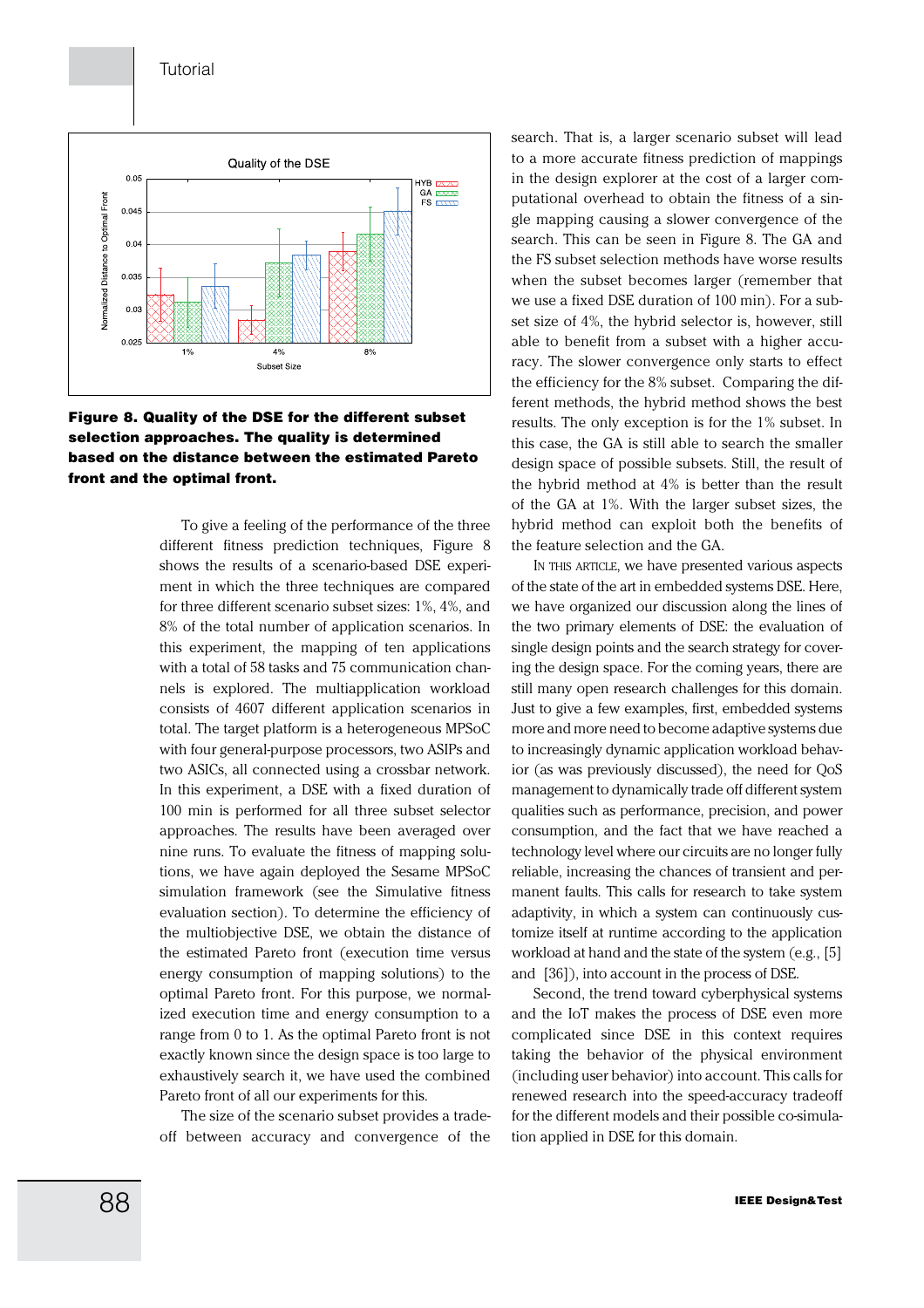A FINAL RESEARCH direction involves the introduction of new design objectives in the process of (early) DSE, in addition to the traditional objectives such as system performance and power/energy consumption. Arguably, a good example is the need for taking system security into account as an optimization objective. As embedded systems are becoming increasingly ubiquitous and interconnected, they attract a worldwide attention of attackers, which makes the security aspect more important than ever during the design of those systems. Currently, system security is still mostly considered as an afterthought and typically is not taken into account during the very early design stages. However, any security measure that may eventually be taken later in the design process does affect the already established tradeoffs with respect to the other system objectives such as performance, power/energy consumption, cost, etc. Thus, covering the security aspect in the earliest phases of design is necessary to design systems that are, in the end, optimal with regard to all system objectives. However, this poses great difficulties because unlike the earlier mentioned conventional system objectives like performance and power consumption, security is hard to quantify. This necessitates research on techniques that make it possible to incorporate security as an objective in early DSE.

# $\blacksquare$  References

- [1] W. Wolf, A. A. Jerraya, and G. Martin, "Multiprocessor system-on-chip (MPSoC) technology," *IEEE Trans. Comput.-Aided Design Integr. Circuits Syst.*, vol. 27, no. 10, pp. 1701–1713, Oct. 2008.
- [2] K. Keutzer, A. R. Newton, J. M. Rabaey, and A. Sangiovanni-Vincentelli, "System-level design: Orthogonalization of concerns and platform-based design," *IEEE Trans. Comput.-Aided Design Integr. Circuits Syst.*, vol. 19, no. 12, pp. 1523–1543, Dec. 2000.
- [3] A. Sangiovanni-Vincentelli and G. Martin, "Platformbased design and software design methodology for embedded systems," *IEEE Design Test Comput.*, vol. 18, no. 6, pp. 23–33, Nov./Dec. 2001.
- [4] M. Gries, "Methods for evaluating and covering the design space during early design development," *Integr., VLSI J.*, vol. 38, no. 2, pp. 131–183, Dec. 2004.
- [5] A. K. Singh, M. Shafique, A. Kumar, and J. Henkel, "Mapping on multi/many-core systems: Survey of current and emerging trends," in *Proc. Design Autom. Conf.*, Jun. 2013, pp. 1–10.
- [6] M. Thompson, "Tools and techniques for efficient system-level design space exploration," Ph.D.

dissertation, Univ. Amsterdam, Amsterdam, The Netherlands, Jan. 2012.

- [7] N. Binkert et al., "The gem5 simulator," *ACM SIGARCH Comput. Architecture News*," vol. 39, no. 2, pp. 17, May 2011.
- [8] S. Thoziyoor, J. H. Ahn, M. Monchiero, J. B. Brockman, and N. P. Jouppi, "A comprehensive memory modeling tool and its application to the design and analysis of future memory hierarchies," in *Proc. Int. Symp. Comput. Architect.*, Jun. 2008, pp. 51–62.
- [9] S. Li et al., "The mcpat framework for multicore and manycore architectures: Simultaneously modeling power, area, and timing," *ACM Trans. Architect. Code Optim.*, vol. 10, no. 1, p. 5, 2013.
- [10] F. Bellard, "Qemu, a fast and portable dynamic translator," in *Proc. USENIX Annu. Tech. Conf.*, Apr. 2005, pp. 41–46.
- [11] L. Cai and D. Gajski, "Transaction level modeling: An overview," in *Proc. Int. Conf. Hardw./Softw. Codesign Syst. Synthesis*, Oct. 2003, pp. 19–24.
- [12] O. Bringmann et al., "The next generation of virtual prototyping: Ultra-fast yet accurate simulation of hw/sw systems," in *Proc. Int. Conf. Design Autom. Test Eur.*, Mar. 2015, pp. 1698–1707.
- [13] A. Butko et al., "A trace-driven approach for fast and accurate simulation of manycore architectures," in *Proc. Asia South Pacific Design Autom. Conf.*, Jan. 2015, pp. 707–712.
- [14] J. Castrillon et al., "Trace-based KPN composability analysis for mapping simultaneous applications to MPSoC platforms," in *Proc. Conf. Design Autom. Test Eur.*, Mar. 2010, pp. 753–758.
- [15] A. D. Pimentel, C. Erbas, and S. Polstra, "A systematic approach to exploring embedded system architectures at multiple abstraction levels," *IEEE Trans. Comput.*, vol. 55, no. 2, pp. 99–112, Feb. 2006.
- [16] B. Kienhuis, F. Deprettere, P. van der Wolf, and K. Vissers, "A methodology to design programmble embedded systems: The y-chart approach," *Embedded Processor Design Challenges*, ser. Lecture Notes in Computer Science, Berlin, Germany: Springer-Verlag, 2002, vol. 2268, pp. 18–37.
- [17] L. Eeckhout, *Computer Architecture Performance Evaluation Methods* (Synthesis Lectures on Computer Architecture). San Rafael, CA, USA: Morgan Claypool Publishers, 2010.
- [18] R. Niemann and P. Marwedel, "An algorithm for hardware/software partitioning using mixed integer linear programming," *Design Autom. Embedded Syst.*, vol. 2, no. 2, pp. 165–193, 1997.